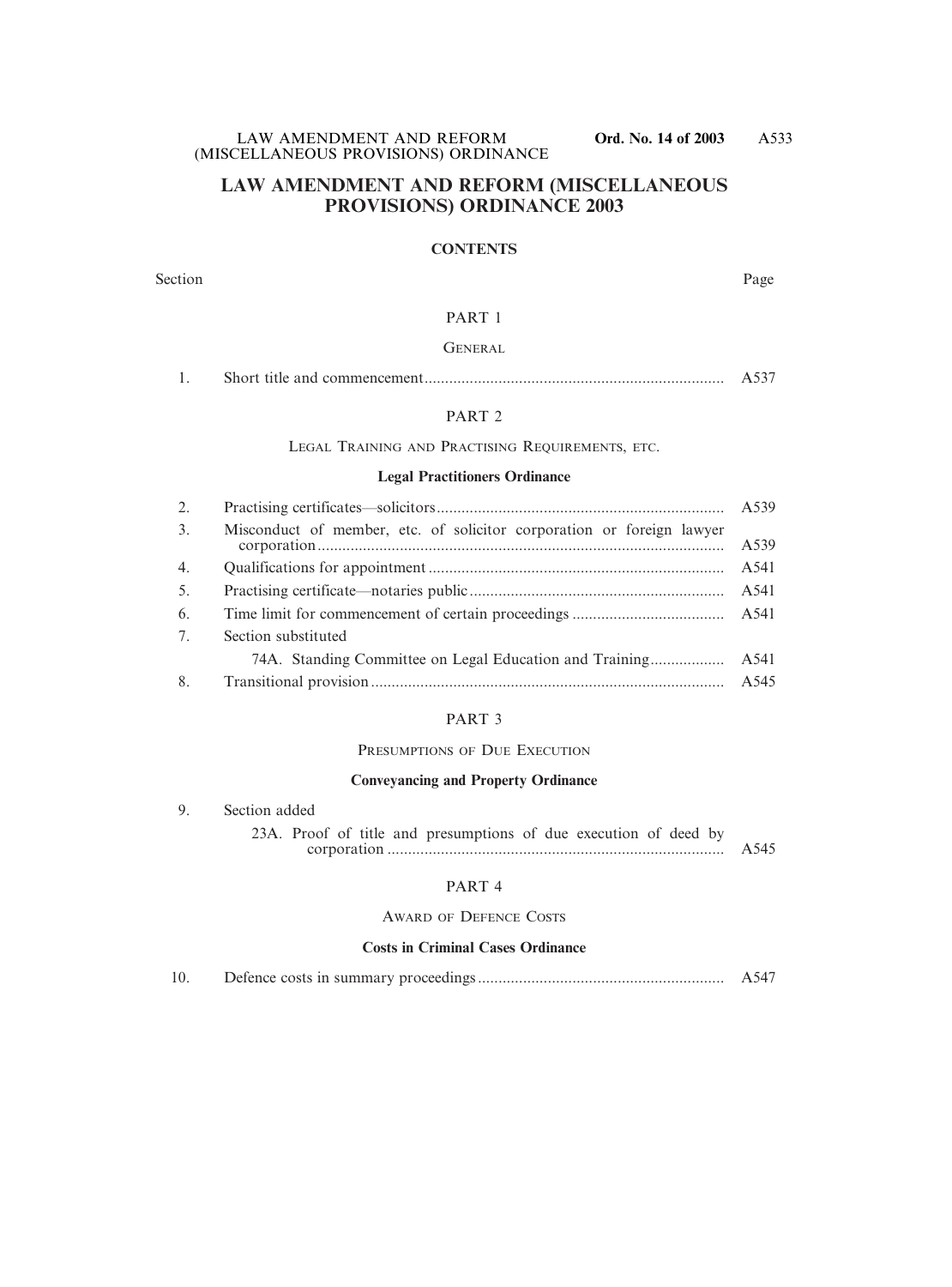Section Page

## PART 5

## RIGHTS OF AUDIENCE BEFORE TRIBUNALS

### **Labour Tribunal Ordinance**

#### **Small Claims Tribunal Ordinance**

| ┸ |  | ¬. ا |
|---|--|------|
|---|--|------|

## PART 6

SUBSTITUTION OF REFERENCES OF "CROWN SERVANT" WITH REFERENCES OF "PRESCRIBED OFFICER"

#### **Prevention of Bribery Ordinance**

| 14. |                                                                               |  |
|-----|-------------------------------------------------------------------------------|--|
| 15. |                                                                               |  |
| 16. | Bribery of public servants by persons having dealings with public bodies A551 |  |
| 17. |                                                                               |  |
| 18. |                                                                               |  |

## **Independent Commission Against Corruption Ordinance**

#### PART 7

#### MINOR AMENDMENTS

|          | $A$ לר  |
|----------|---------|
| Schedule | $A$ ጎጎጎ |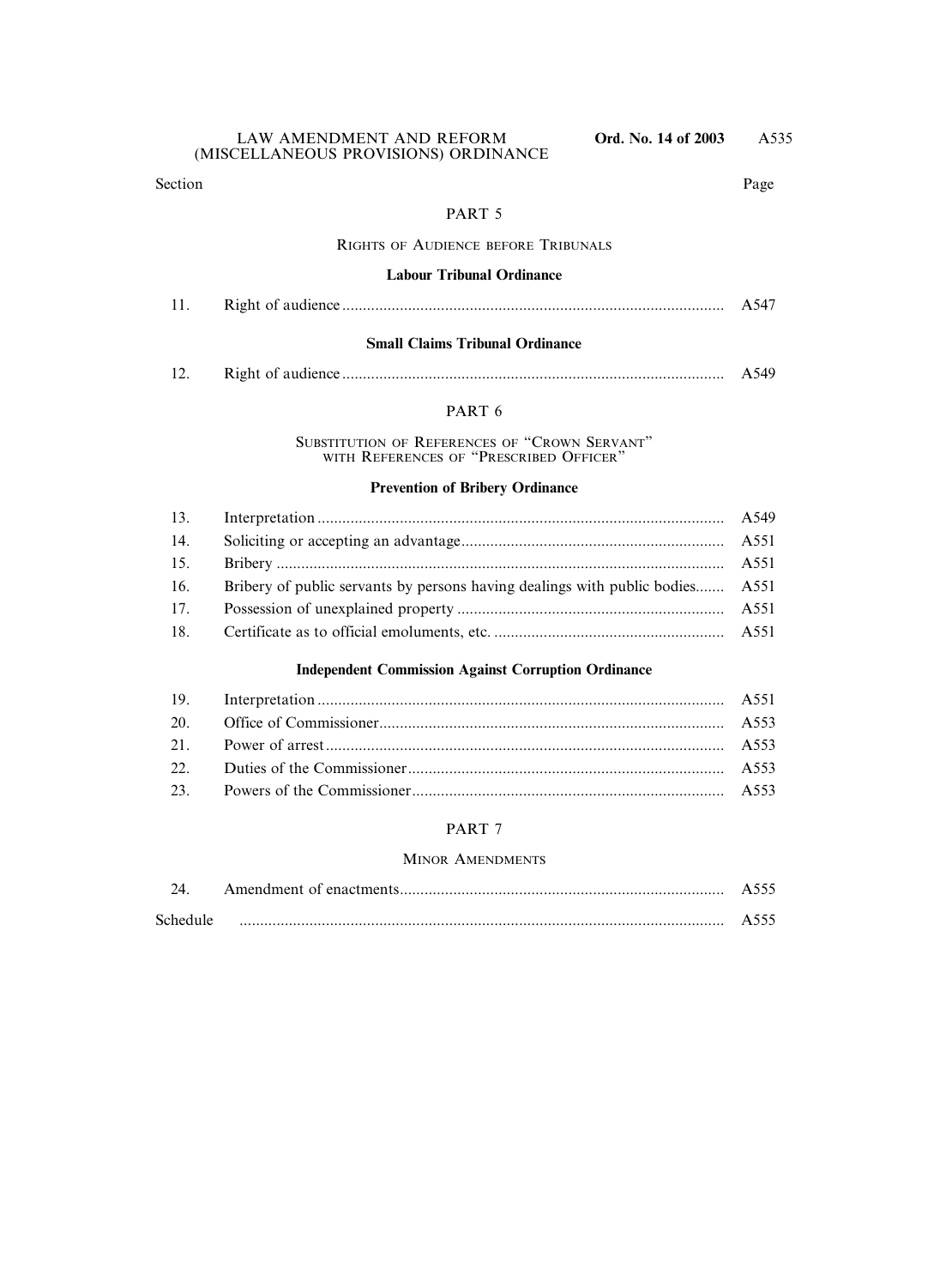# **HONG KONG SPECIAL ADMINISTRATIVE REGION**

ORDINANCE NO. 14 OF 2003



TUNG Chee-hwa Chief Executive 7 May 2003

An Ordinance to amend provisions in the Legal Practitioners Ordinance, to provide for certain presumptions in the Conveyancing and Property Ordinance, to enable a magistrate to award defence costs in a certain review instituted by the prosecution under the Costs in Criminal Cases Ordinance, to provide for additional rights of audience before certain tribunals, to adapt the references to "Crown servant" in the Prevention of Bribery Ordinance and the Independent Commission Against Corruption Ordinance and to make clarifying amendments to the definition of its adapted term "prescribed officer" by stating expressly that it includes principal officials, the Monetary Authority, Chairman of the Public Service Commission, staff of the Independent Commission Against Corruption and judicial officers and to make a number of minor miscellaneous amendments to various Ordinances.

[9 May 2003]

Enacted by the Legislative Council.

## PART 1

## GENERAL

## **1. Short title and commencement**

(1) This Ordinance may be cited as the Law Amendment and Reform (Miscellaneous Provisions) Ordinance 2003.

(2) Sections 2, 7 and 8 of this Ordinance shall come into operation on a day to be appointed by the Secretary for Justice by notice published in the Gazette.

(3) Section 3 shall come into operation on the day appointed for the commencement of section 4 of the Legal Services Legislation (Miscellaneous Amendments) Ordinance 1997 (94 of 1997).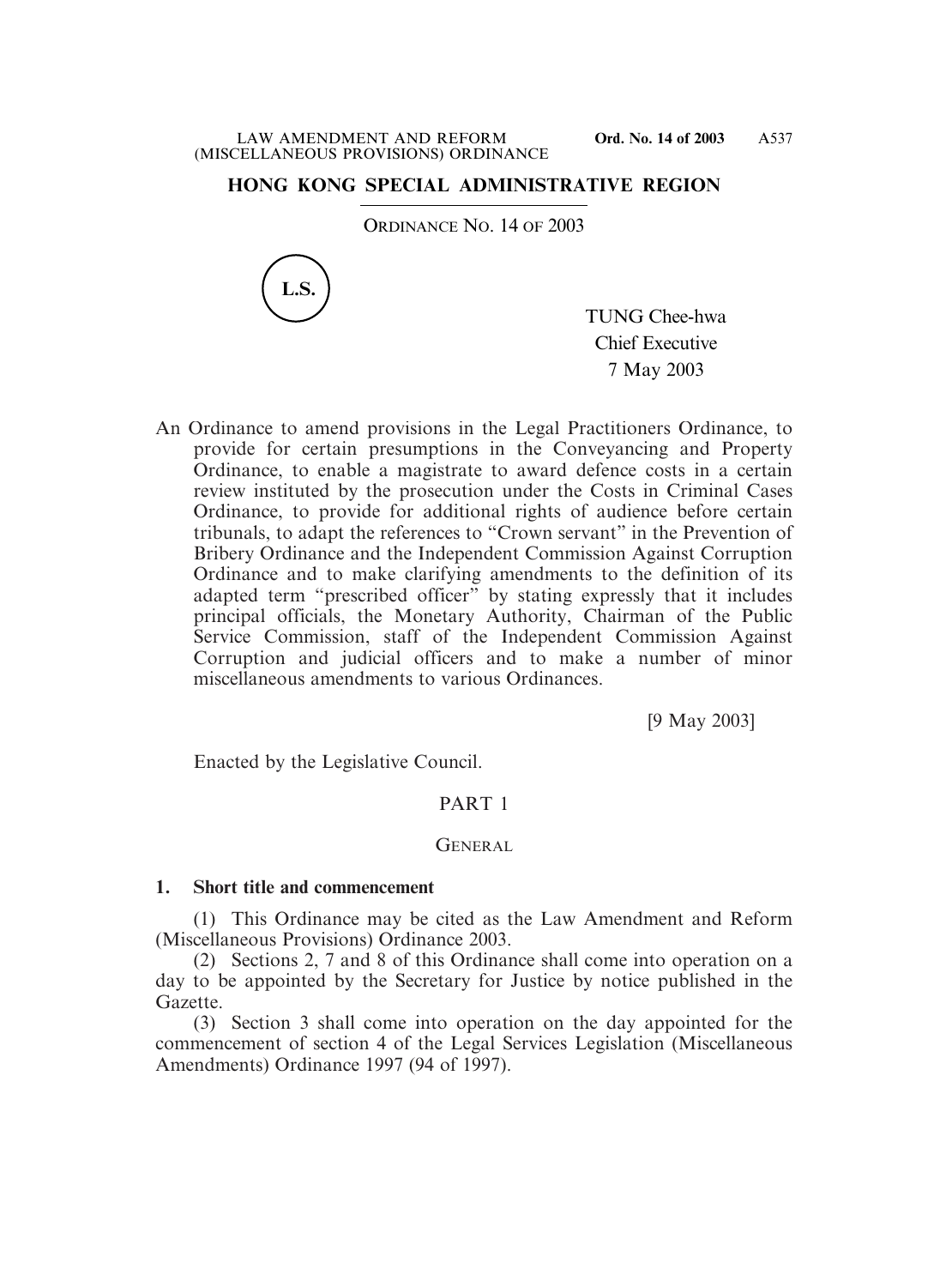(4) Sections 4 and 5 shall come into operation on the day appointed for the commencement of section 3 of the Legal Practitioners (Amendment) Ordinance 1998 (27 of 1998).

(5) Item 25 of the Schedule shall come into operation on the day appointed for the commencement of section 13 of the Legal Practitioners (Amendment) Ordinance 2000 (42 of 2000).

(6) Except as provided by subsections  $(2)$ ,  $(3)$ ,  $(4)$  and  $(5)$ , this Ordinance shall come into operation on the day on which it is published in the Gazette.

# PART 2

## LEGAL TRAINING AND PRACTISING REQUIREMENTS, ETC.

## **Legal Practitioners Ordinance**

### **2. Practising certificates**—**solicitors**

Section 6 of the Legal Practitioners Ordinance (Cap. 159) is amended by adding—

"(6B) Notwithstanding the compliance with the 2 year employment requirement in subsection (6), a solicitor who makes an application for the first issue of a practising certificate without the condition imposed under subsection (6) on or after the commencement of section 2 of the Law Amendment and Reform (Miscellaneous Provisions) Ordinance 2003 (14 of 2003) shall not be issued with such practising certificate unless he also satisfies the Council that, prior to the date of his application, he has successfully completed in accordance with the guidelines as may be issued by the Society from time to time a mandatory course in practice management provided or approved by the Society.

(6C) The Council may, where it considers appropriate, exempt an applicant wholly or partly, with or without conditions, from the mandatory course requirement in subsection (6B).".

## **3. Misconduct of member, etc. of solicitor corporation or foreign lawyer corporation**

Section 9AA (as inserted by section 4 of the Legal Services Legislation (Miscellaneous Amendments) Ordinance 1997 (94 of 1997)) is amended by adding "or officer" after "member".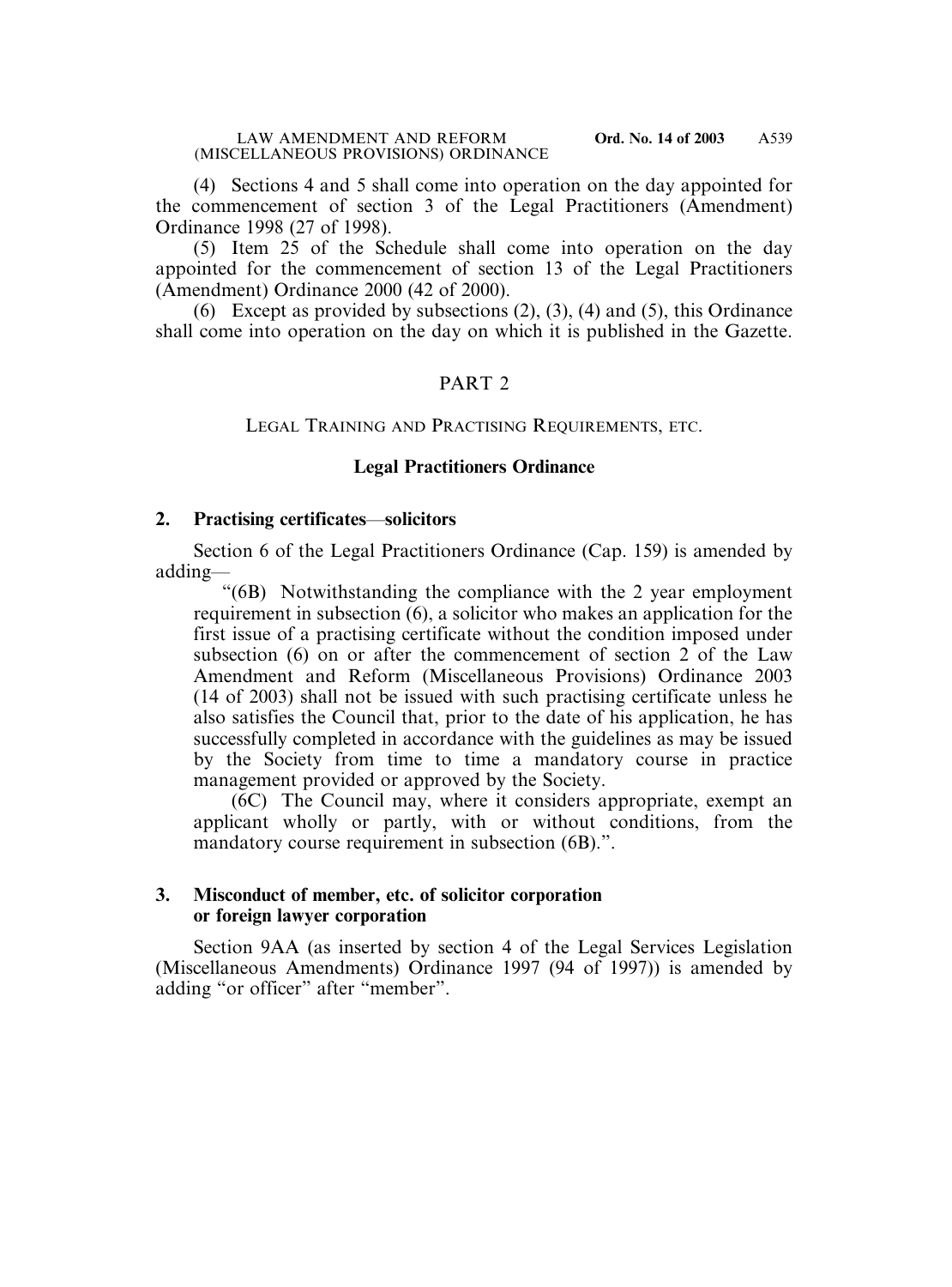## **4. Qualifications for appointment**

Section 40A (as inserted by section 3 of the Legal Practitioners (Amendment) Ordinance 1998 (27 of 1998) and further amended by section 121 of the Statute Law (Miscellaneous Provisions) Ordinance 2002 (23 of 2002)) is amended by adding—

"(4A) The Chief Judge may designate a judge of the Court to exercise the powers conferred on him under subsection (4) to specify an alternative period for the purposes of subsection  $(1)(a)(iii)$  in a particular case.".

# **5. Practising certificate**—**notaries public**

Section  $40E(6)(a)$ , (*b*) and (*c*) (as inserted by section 3 of the Legal Practitioners (Amendment) Ordinance 1998 (27 of 1998)) is amended by repealing "Chief Justice" and substituting "Council of the Society of Notaries".

# **6. Time limit for commencement of certain proceedings**

Section 55 is amended by repealing "or within 6 months after the first discovery thereof by the prosecutor, whichever period expires first".

# **7. Section substituted**

Section 74A is repealed and the following substituted—

# "**74A. Standing Committee on Legal Education and Training**

(1) There is established by this section a Standing Committee on Legal Education and Training.

- (2) The functions of the committee are—
	- (*a*) to keep under review, evaluate and assess—
		- (i) the system and provision of legal education and training in Hong Kong;
		- (ii) without prejudice to the generality of subparagraph (i), the academic requirements and standards for admission to the Postgraduate Certificate in Laws programme;
	- (*b*) to monitor the provision of vocational training of prospective legal practitioners in Hong Kong by organizations other than the Society or the Hong Kong Bar Association;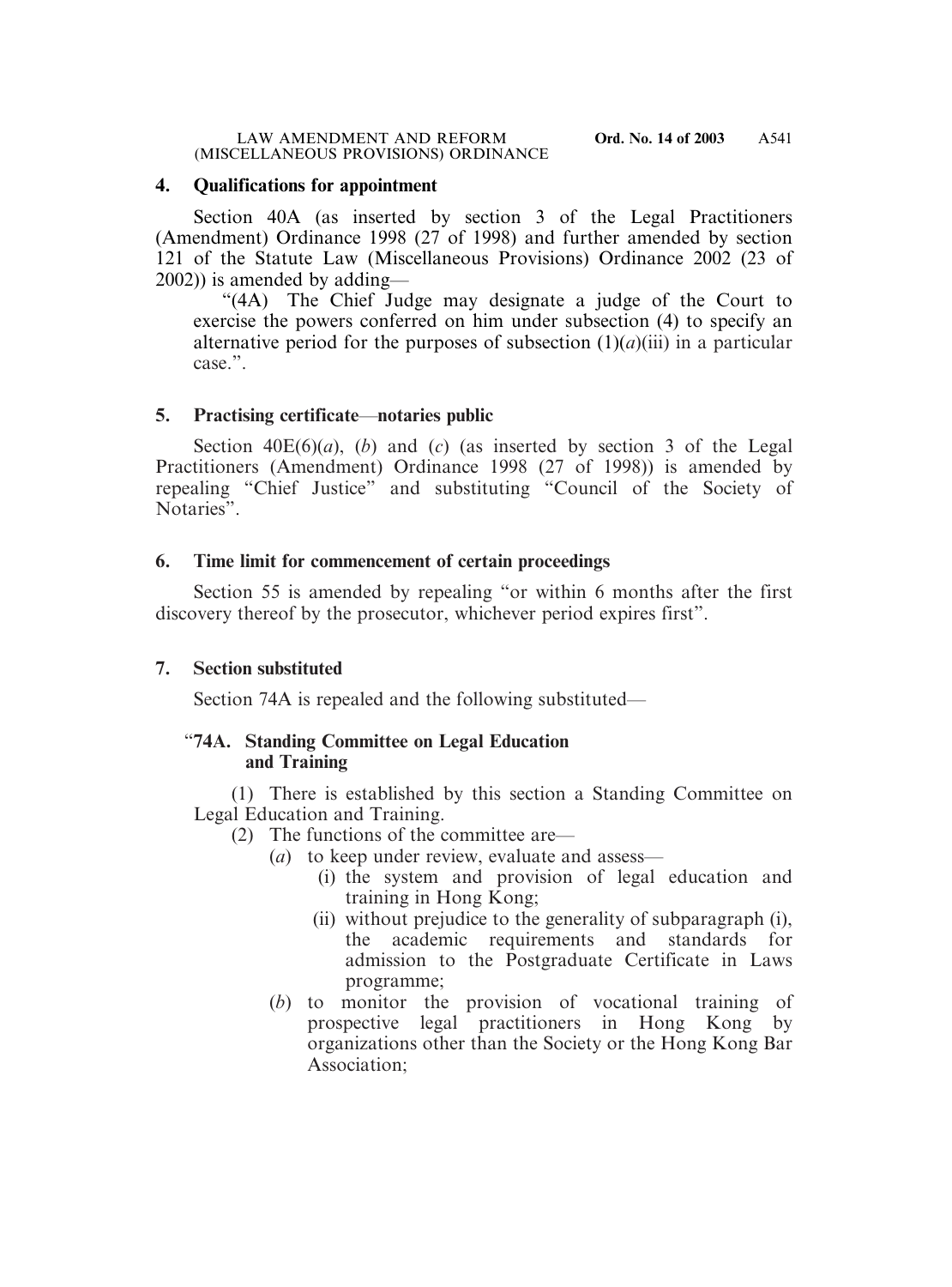- (*c*) to make recommendations on matters referred to in paragraphs (*a*) and (*b*); and
- (*d*) to collect and disseminate information concerning the system of legal education and training in Hong Kong.
- (3) The committee shall consist of—
	- (*a*) 15 members appointed by the Chief Executive of whom—
		- (i) 2 shall be persons nominated by the Chief Justice;
		- (ii) 1 shall be a person nominated by the Secretary for Justice;
		- (iii) 1 shall be a person nominated by the Secretary for Education and Manpower;
		- (iv) 2 shall be persons nominated by the Society;
		- (v) 2 shall be persons nominated by the Hong Kong Bar Association;
		- (vi) 2 shall be persons nominated by the Vice-Chancellor of the University of Hong Kong;
		- (vii) 2 shall be persons nominated by the President of the City University of Hong Kong;
		- (viii) 2 shall be members of the public; and
			- (ix) 1 shall be a person nominated by The Federation for Continuing Education in Tertiary Institutions, a nonprofit-making educational organization, from among its members which provide continuing legal education courses in Hong Kong; and
	- (*b*) a chairman appointed by the Chief Executive after consultation with the persons and organizations making nominations pursuant to paragraph (*a*)(i) to (vii) and (ix).

(4) A member of the committee who is unable to attend a meeting of the committee, except for a member appointed pursuant to subsection  $(3)(a)(viii)$ , may, subject to the consent of the chairman, send a substitute to attend the meeting in his place and the substitute shall be deemed to be a member of the committee for the purpose of that meeting.

(5) A member of the committee including the chairman shall hold office for a term not exceeding 2 years.

(6) A member of the committee including the chairman may at any time resign from the committee by giving notice in writing of his resignation to the Chief Executive.

(7) The Secretary for Justice may publish notice of the appointment or termination of membership of a member (including the chairman) appointed pursuant to this section in the Gazette.

(8) The committee shall report annually to the Chief Executive and its annual report shall be tabled in the Legislative Council.

(9) The committee may determine its own procedure.".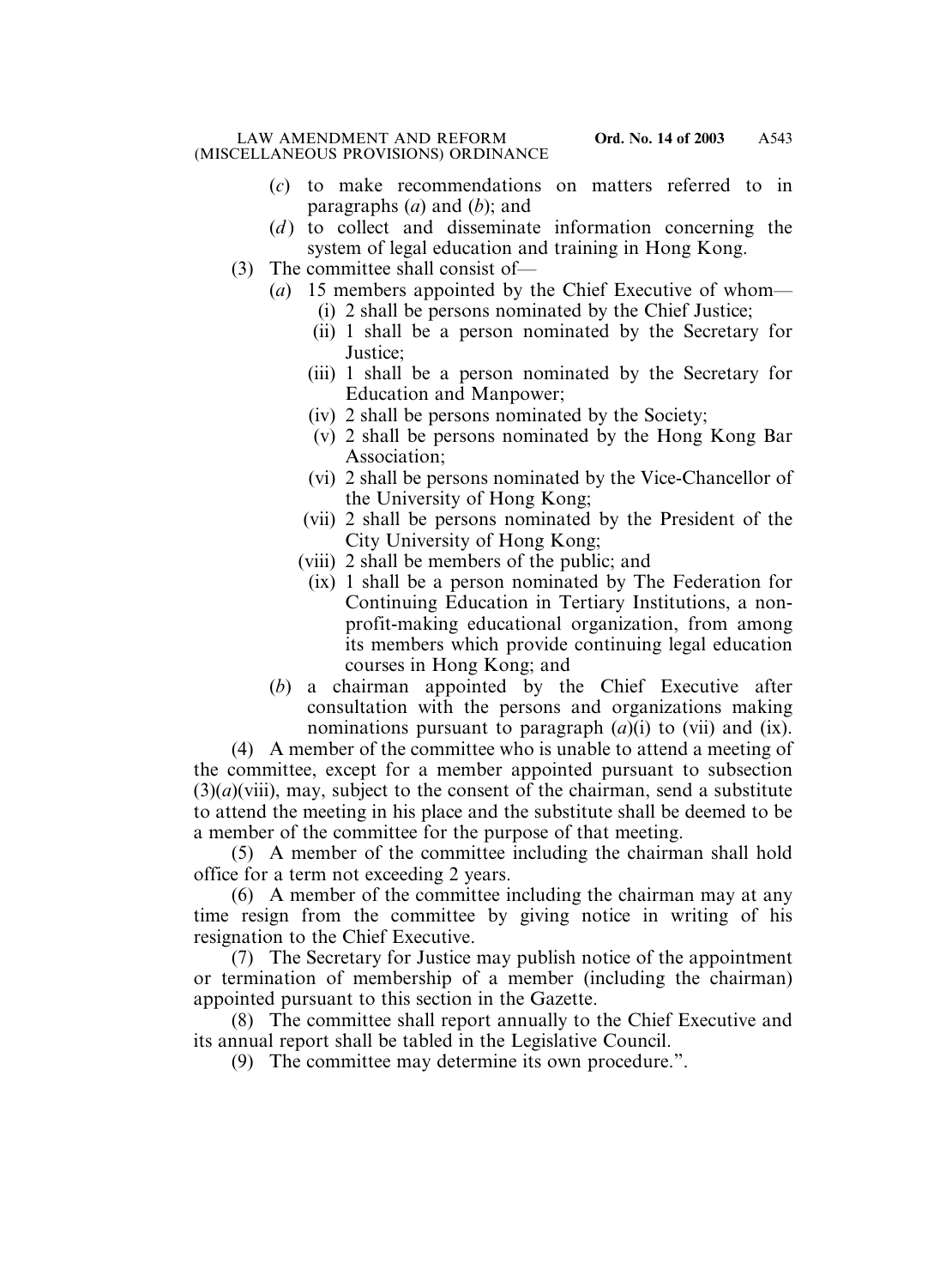## **8. Transitional provision**

On the commencement of section 7 of this Ordinance, the Advisory Committee on Legal Education is dissolved.

# PART 3

# PRESUMPTIONS OF DUE EXECUTION

# **Conveyancing and Property Ordinance**

## **9. Section added**

The Conveyancing and Property Ordinance (Cap. 219) is amended by adding—

## "**23A. Proof of title and presumptions of due execution of deed by corporation**

- (1) A deed purporting to be—
	- (*a*) executed prior to the commencement of section 9 of the Law Amendment and Reform (Miscellaneous Provisions) Ordinance 2003 (14 of 2003) by or on behalf of a corporation aggregate; and
	- (*b*) attested by a signatory or more than one signatory, where the signatory or each of the signatories, if more than one, is a person who could have been authorized under the articles of association or other instruments of the corporation,

shall, until the contrary is proved, be presumed for the purposes of proof of title to any land to have been duly executed by the purported signatory or signatories, as the case may be, with the authority conferred by the articles of association or other instruments of the corporation, whether or not the source of the authority or the means by which such authority was purportedly conferred is apparent from the deed.

(2) Where any deed is or has been produced by a vendor as proof of title to any land and that deed purports to have been executed by a corporation aggregate not less than 15 years before the contract of sale of that land, it shall for the purposes of any question as to the title to that land be conclusively presumed—

- (*a*) as between the parties to that contract; and
- (*b*) in favour of the purchaser under that contract as against any other person,

that the deed was validly executed.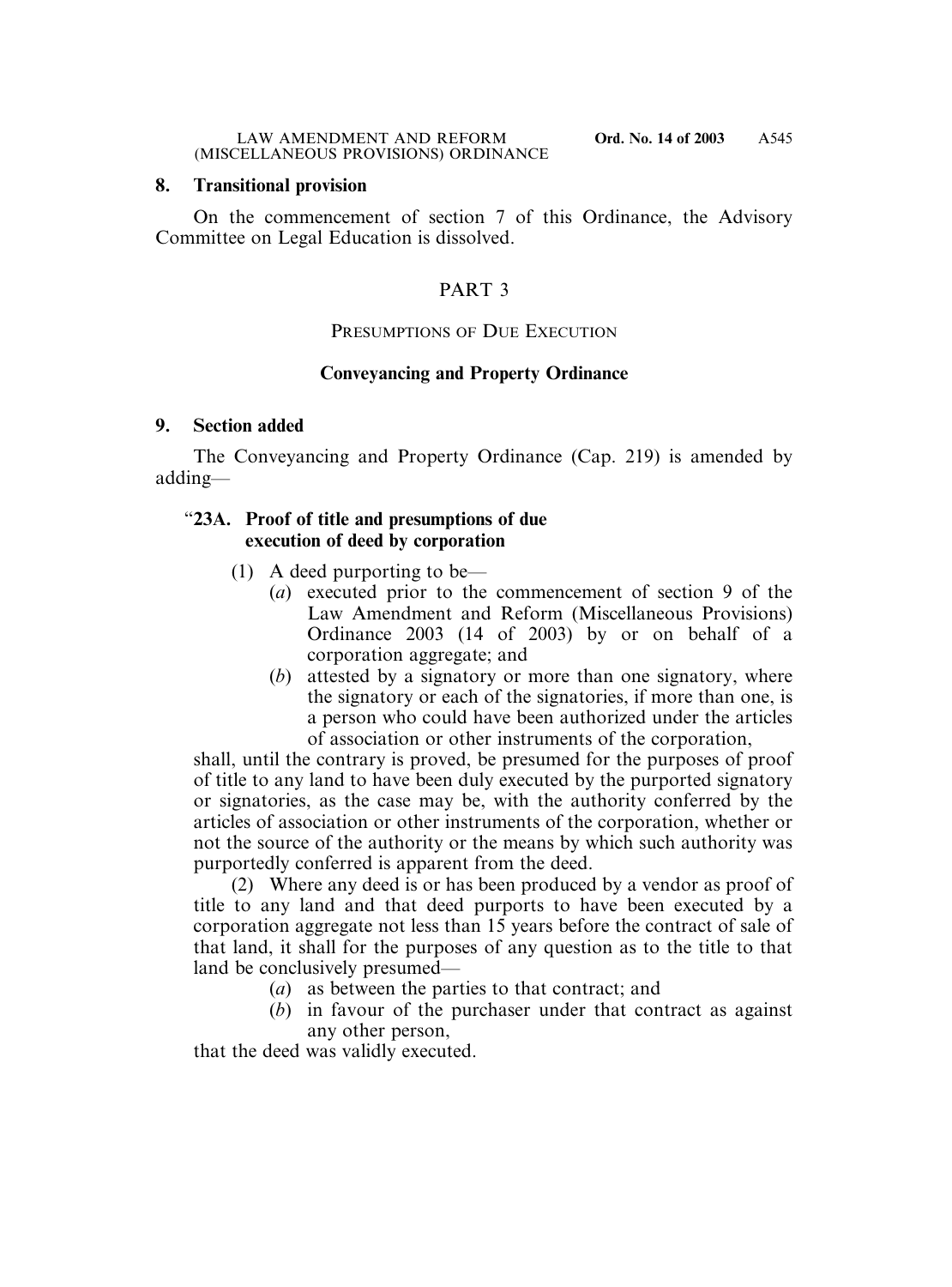(3) This section applies only to deeds produced as proof of title to any land pursuant to contracts for the sale of such land entered into on or after the commencement of section 9 of the Law Amendment and Reform (Miscellaneous Provisions) Ordinance 2003 (14 of 2003).".

# PART 4

## AWARD OF DEFENCE COSTS

## **Costs in Criminal Cases Ordinance**

## **10. Defence costs in summary proceedings**

Section  $3(1)(d)$  of the Costs in Criminal Cases Ordinance (Cap. 492) is amended by repealing everything after "Ordinance" and before the comma where it last appears and substituting—

"(Cap. 227)—

- (i) on the application of the defendant or on his own initiative reviews his decision, and on that review reverses or varies his decision; or
- (ii) on the application of the prosecutor reviews his decision, and on that review confirms his decision".

# PART 5

## RIGHTS OF AUDIENCE BEFORE TRIBUNALS

## **Labour Tribunal Ordinance**

## **11. Right of audience**

Section 23(1) of the Labour Tribunal Ordinance (Cap. 25) is amended—

- (*a*) in paragraph (*d* ), by repealing "and";
- (*b*) in paragraph (*e*), by repealing the full stop and substituting " $\therefore$  and":
- (*c*) by adding—
	- " $(f)$  a public officer, not being a barrister or solicitor, who appears on behalf of the Secretary for Justice, if the Secretary for Justice is a claimant or a defendant.".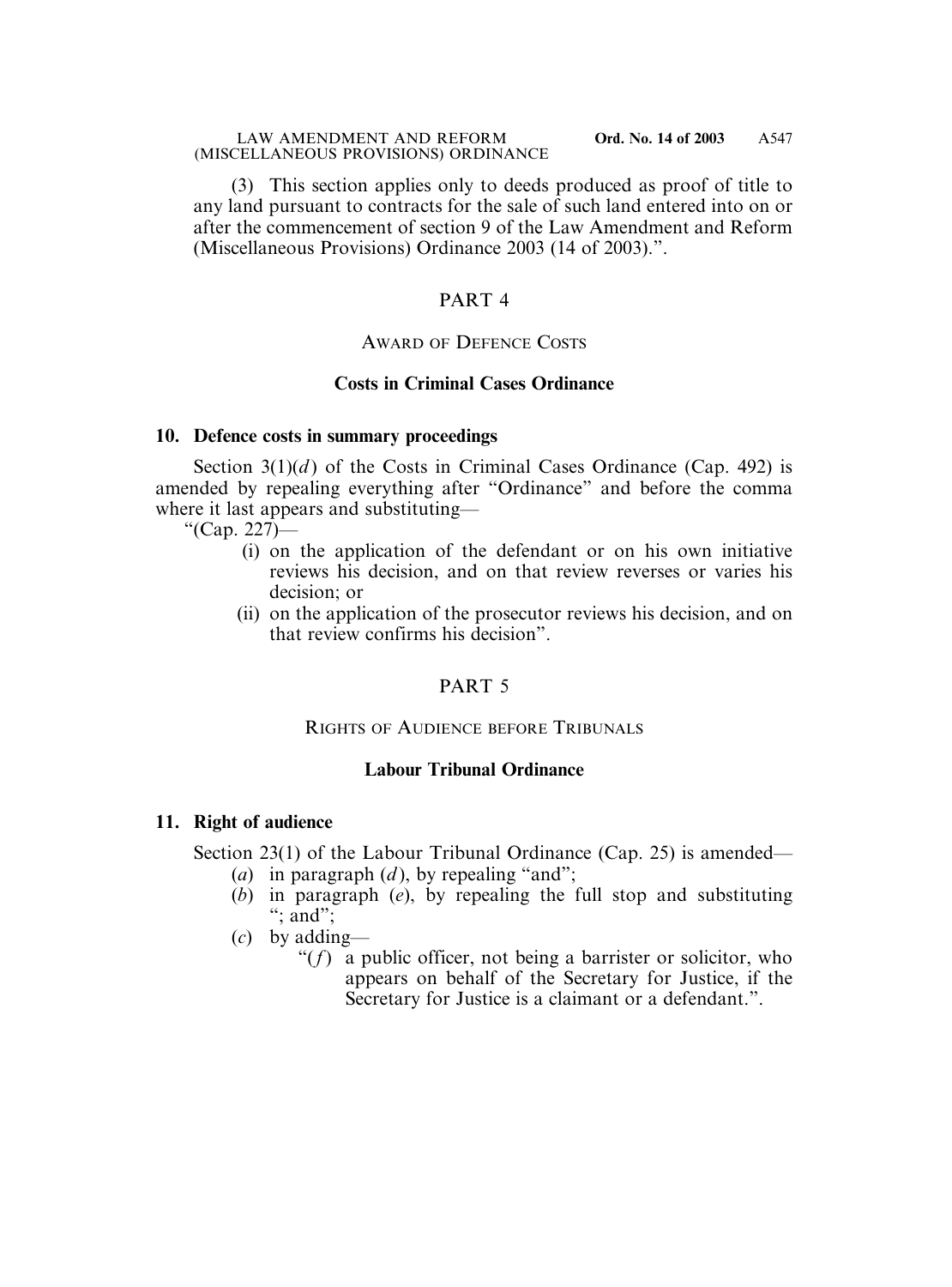## **Small Claims Tribunal Ordinance**

# **12. Right of audience**

Section 19(1) of the Small Claims Tribunal Ordinance (Cap. 338) is amended—

- (*a*) in paragraph (*d* ), by repealing the full stop and substituting a semicolon;
- (*b*) by adding—
	- "(*e*) a public officer, not being a barrister or solicitor, who appears on behalf of the Secretary for Justice, if the Secretary for Justice is a party.".

# PART 6

## SUBSTITUTION OF REFERENCES OF "CROWN SERVANT" WITH REFERENCES OF "PRESCRIBED OFFICER"

## **Prevention of Bribery Ordinance**

## **13. Interpretation**

Section 2(1) of the Prevention of Bribery Ordinance (Cap. 201) is amended—

(*a*) by repealing the definition of "Crown servant" and substituting—

""prescribed officer" (訂明人員) means—

- (*a*) any person holding an office of emolument, whether permanent or temporary, under the Government; and
- (*b*) the following persons (to the extent that they are not persons included in paragraph (*a*))—
	- (i) any principal official of the Government appointed in accordance with the Basic Law:
	- (ii) the Monetary Authority appointed under section 5A of the Exchange Fund Ordinance (Cap. 66) and any person appointed under section 5A(3) of that Ordinance;
	- (iii) Chairman of the Public Service Commission;
	- (iv) any member of the staff of the Independent Commission Against Corruption;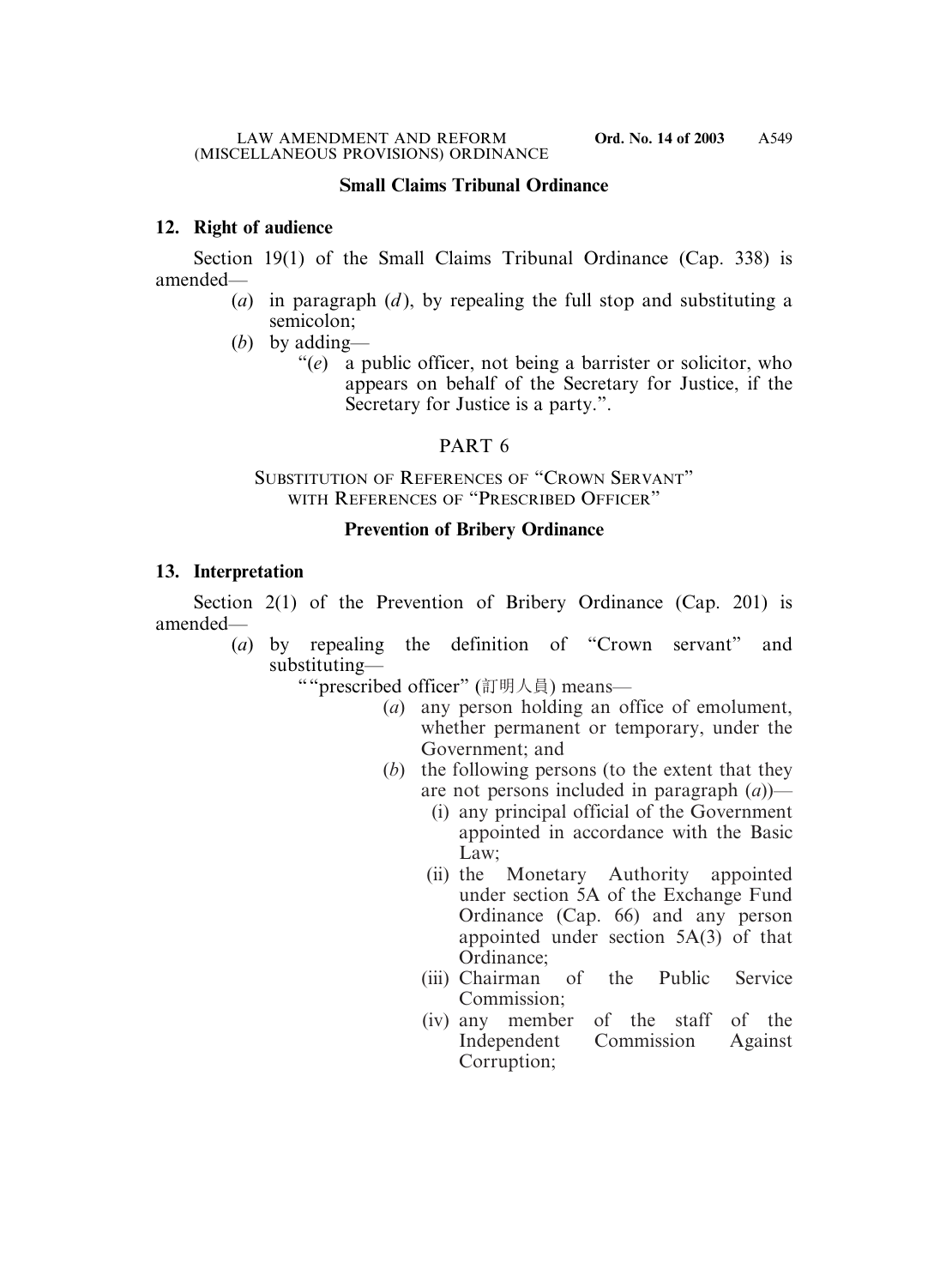- (v) any judicial officer holding a judicial office specified in Schedule 1 to the Judicial Officers Recommendation Commission Ordinance (Cap. 92) and any judicial officer appointed by the Chief Justice, and any member of the staff of the Judiciary;";
- (*b*) in the definition of "public servant", by repealing "Crown servant" and substituting "prescribed officer".

# **14. Soliciting or accepting an advantage**

Section 3 is amended by repealing "Crown servant" and substituting "prescribed officer".

# **15. Bribery**

Section 4(3) is amended by repealing "Crown servant" and substituting "prescribed officer".

# **16. Bribery of public servants by persons having dealings with public bodies**

Section 8(1) is amended by repealing "Crown servant" and substituting "prescribed officer".

# **17. Possession of unexplained property**

Section 10(1) is amended by repealing "Crown servant" and substituting "prescribed officer".

# **18. Certificate as to official emoluments, etc.**

Section  $21A(1)(a)$  is amended by repealing "Crown servant" wherever it appears and substituting "prescribed officer".

# **Independent Commission Against Corruption Ordinance**

# **19. Interpretation**

Section 2 of the Independent Commission Against Corruption Ordinance (Cap. 204) is amended by repealing the definition of "Crown servant" and substituting—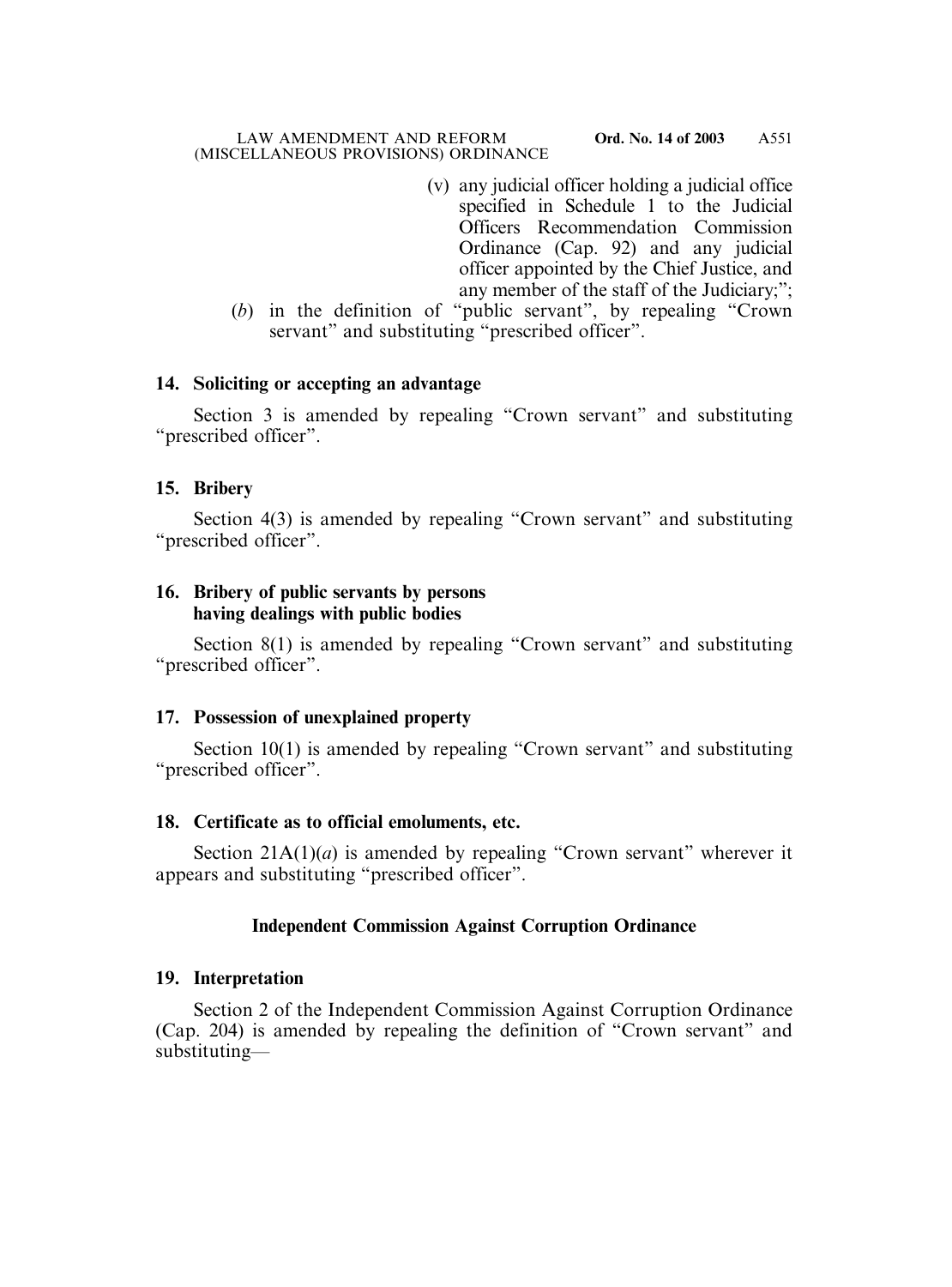""prescribed officer" (訂明人員) means—

- (*a*) any person holding an office of emolument, whether permanent or temporary, under the Government; and
- (*b*) the following persons (to the extent that they are not persons included in paragraph (*a*))—
	- (i) any principal official of the Government appointed in accordance with the Basic Law;
	- (ii) the Monetary Authority appointed under section 5A of the Exchange Fund Ordinance (Cap. 66) and any person appointed under section 5A(3) of that Ordinance;
	- (iii) Chairman of the Public Service Commission;
	- (iv) any member of the staff of the Commission;
	- (v) any judicial officer holding a judicial office specified in Schedule 1 to the Judicial Officers Recommendation Commission Ordinance (Cap. 92) and any judicial officer appointed by the Chief Justice, and any member of the staff of the Judiciary;".

# **20. Office of Commissioner**

Section 5(4) is amended by repealing "office of emolument under the Crown in right of the Government of Hong Kong" and substituting "prescribed officer".

# **21. Power of arrest**

Section 10(1) is amended by repealing "Crown servant" and substituting "prescribed officer".

# **22. Duties of the Commissioner**

Section 12(*b*)(iv) and (vii) and (*c*) is amended by repealing "Crown servant" wherever it appears and substituting "prescribed officer".

# **23. Powers of the Commissioner**

Section 13 is amended—

- (*a*) in subsection  $(1)(b)$ 
	- (i) by repealing "Crown servant" and substituting "prescribed officer";
	- (ii) by repealing "Crown or" and substituting "prescribed officer or";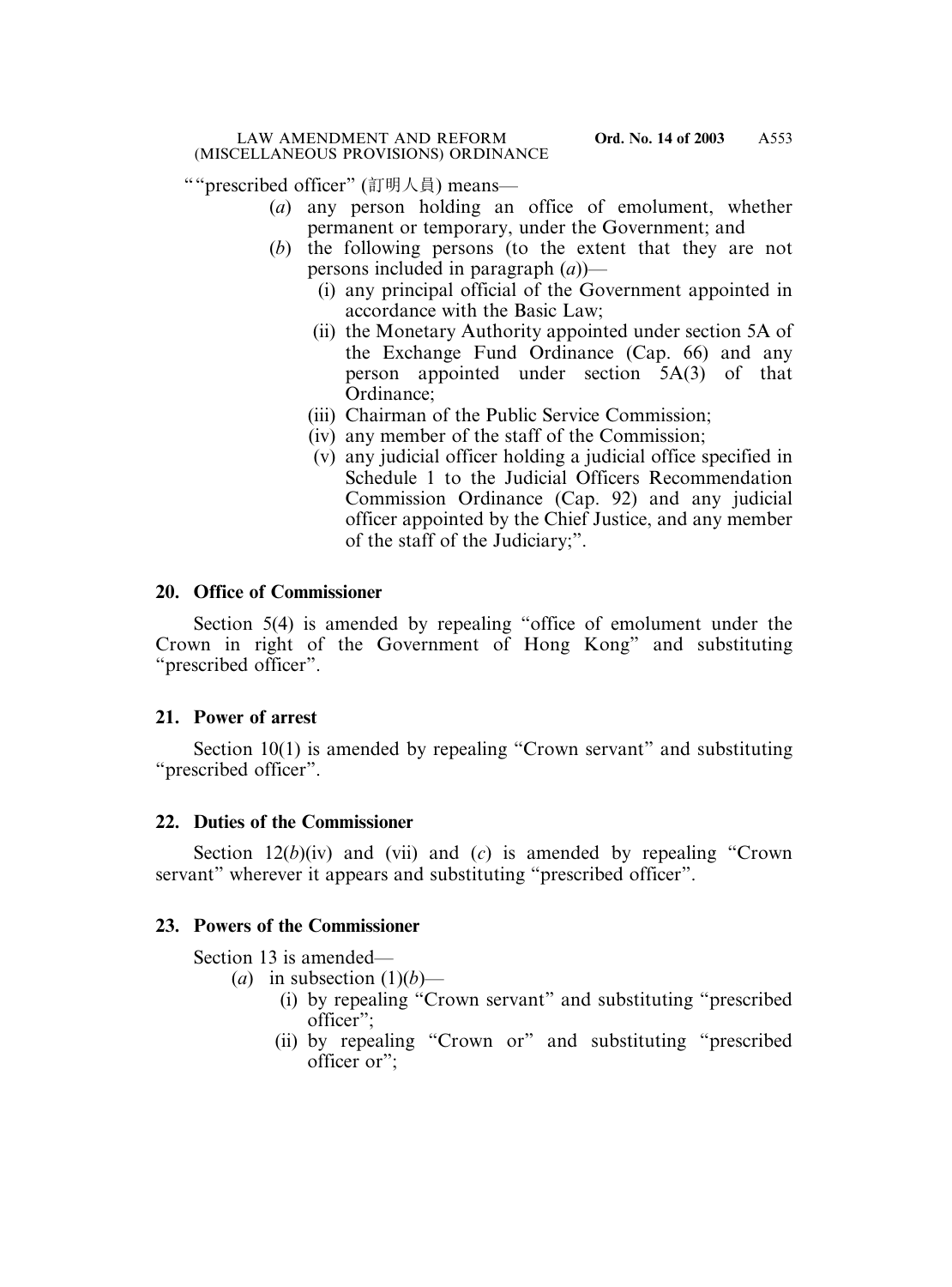(*b*) in subsection (2)(*a*), by repealing "Crown servant" and substituting "prescribed officer".

## PART 7

## MINOR AMENDMENTS

## **24. Amendment of enactments**

The enactments specified in the Schedule are amended to the extent and in the manner specified in that Schedule in relation to each such enactment.

#### SCHEDULE [s. 24]

| Bankrupicy Ordinance (Cap. 0)       |  |
|-------------------------------------|--|
| Landlord and Tenant (Consolidation) |  |

- 
- 4. Government Leases Ordinance In the Chinese text—<br>(Cap. 40)  $\qquad \qquad (a)$  in section  $10(1)(i)$
- 5. Insurance Companies Ordinance In the Chinese text—<br>(Cap. 41)  $\qquad \qquad$  (a) in section 77(4),
- 6. Import and Export (Strategic In the Chinese text, in Schedule 1—<br>Commodities) Regulations (a) in Dual-use Goods List— Commodities) Regulations<br>(Cap. 60 sub. leg.)

#### Item Enactment Amendment

1. Bankruptcy Ordinance (Cap. 6) In the Chinese text, in section 50(6), add " $\overline{\mathcal{N}}$ " before "構成".

Landlord and Tenant (Consolidation) In the Chinese text, in section 74C(*a*)(ii), repeal Ordinance (Cap. 7) <br>
(1979  $\#$  12  $\#$  12  $\#$ ) and substitute (1979  $\#$  12 "1979 年 12 月 12 日" and substitute "1979 年 12 月 18日"

3. Lands Tribunal Rules In the Chinese text, in the Schedule, in Form 4, (Cap. 17 sub. leg.) In the Chinese text, in the Schedule, in Form 4, repeal "副司法常務官" and substitute "司法常 務官".

- (Cap. 40) (*a*) in section 10(1)(*b*) and (2)(*b*), repeal "註冊 記錄冊" and substitute "註冊紀錄冊";
	- (*b*) in section 11(2), repeal "註冊記錄冊" and substitute "註冊紀錄冊".

- (a) in section 77(4), repeal "及監禁 6 個月";
- $(b)$  in the Third Schedule— (i) in Part 5, in paragraph 24(3), repeal "扺觸" and substitute "抵觸";
	- (ii) in Part 8, in Form 4, repeal "了申索" and substitute "了結申索";
- (*c*) in the Fifth Schedule, in the heading of Form A, add " $\ddot{\mathfrak{B}}$ " before "13B(1)  $\ddot{\mathfrak{K}}$ ".

- - (i) in Category 0, in 0C005, repeal "美國 試驗及材料學會" and substitute "美國 材料及試驗學會";
	- (ii) in Category 1—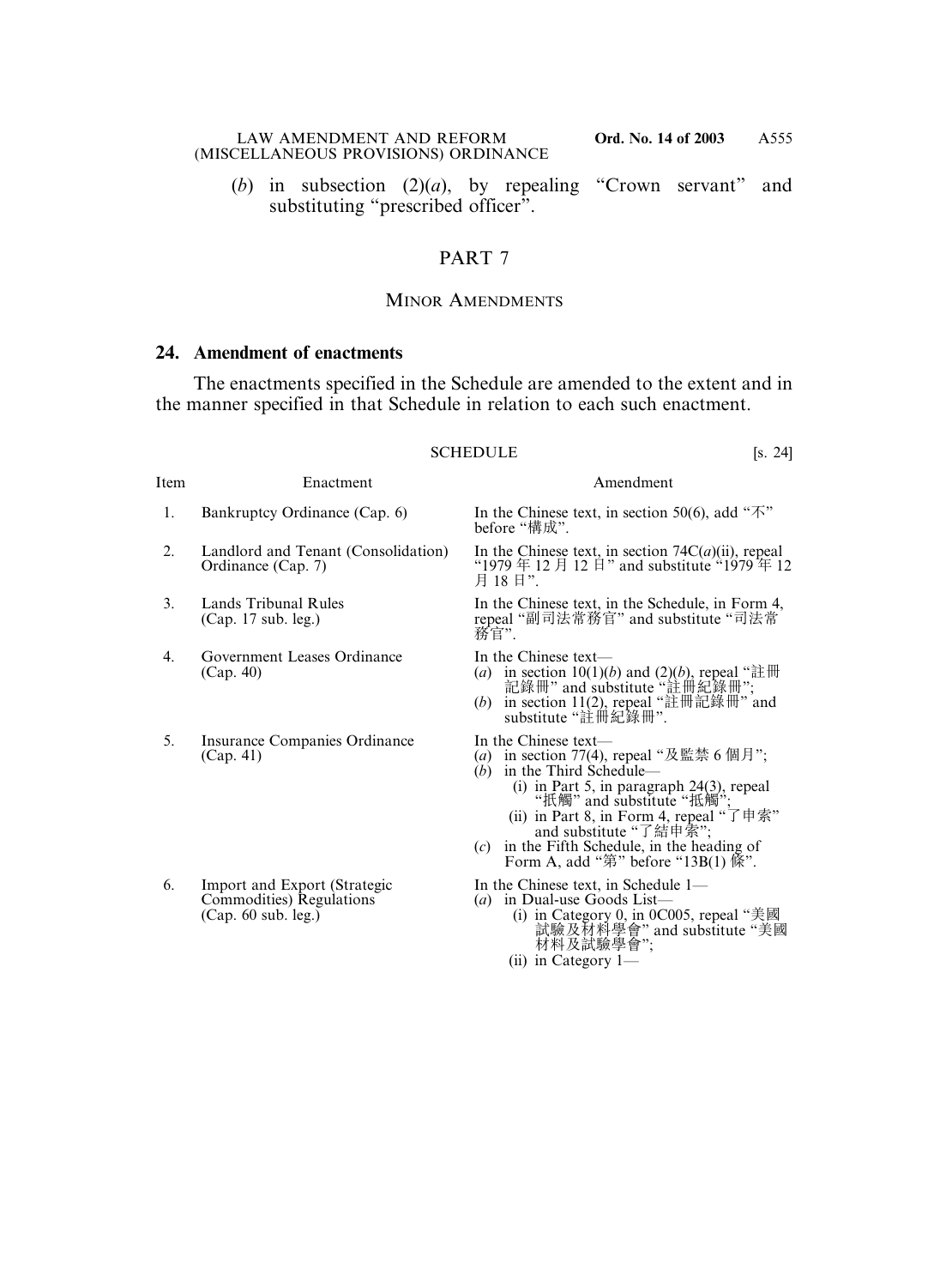- 
- (A) in 1B228, 1B229, 1C001, 1C002, 1C111, 1C118 and 1C240, repeal "美國試驗及材料學會" wherever it appears and substitute "美國材 料及試驗學會";
- (B) in 1C006, 1C008 and 1C010, repeal "美國試驗及材料試驗學會" wherever it appears and substitute "美國材料及試驗學會";
- (iii) in Category 9, in 9C110, repeal "美國 試驗及材料學會" and substitute "美國 材料及試驗學會";
- (*b*) in the Definitions of Terms, in the definition of "ASTM", repeal "美國試驗及 材料學會" and substitute "美國材料及試驗 學會".

7. Legal Aid Ordinance (Cap. 91) In the Chinese text, in sections 2(1) (definitions of "大律師" and "律師"), 3(3) and 4(1), repeal **Of** 入住品 and Her *j*, c(c) and wX: (法律執業 者條例》".

8. Legal Aid Regulations (Cap. 91 In the Chinese text, in regulations 18(2) and 19, sub. leg.) **hereal "《**執業律師條例》" and substitute "《法 律執業者條例》".

9. Telecommunications (Control of In the Chinese text, in regulation 5(1)(*b*), repeal Interference) Regulations "非電訊之用" and substitute "電訊之用". "非電訊之用" and substitute "電訊之用"

10. Dutiable Commodities Ordinance In the Chinese text, in section 48A(6), repeal "貨 品或東" where it first appears and substitute "貨品或東西".

- (*a*) in section 3(1), in the definition of "相聯行 動", in paragraph (b), repeal "餘此類推"<br>and substitute "如此類推";
- (*b*) in Schedule 2, repeal paragraph 5(*b*) and substitute—

"(*b*) 如將首述的利益,在任 何程度上摒除最後提及 的利益的情況下,列入 根據第 35(2) 條所作出的 計算內,

則首述的利益,須在該程度上被視為 憑藉死者在上述股份或債權證的權 益,或可就上述股份或債權證行使的 權力而應累算予死者的。".

- 
- (*a*) in section 15E(8), in the definition of "認購" 權", in paragraph (*b*), repeal "認講權" and substitute "認購權";
- (*b*) in sections 16(3), 16E(4), 20AA(6), 21A(3) and 39E(5), in paragraph (*b*)(ii) of the definition of "相聯者", repeal "該人的任何 親屬" and substitute "該人或該合夥人的任 何親屬";
- 
- 
- (Cap. 106 sub. leg.)
- 
- 11. Estate Duty Ordinance (Cap. 111) In the Chinese text—

12. Inland Revenue Ordinance (Cap. 112) In the Chinese text—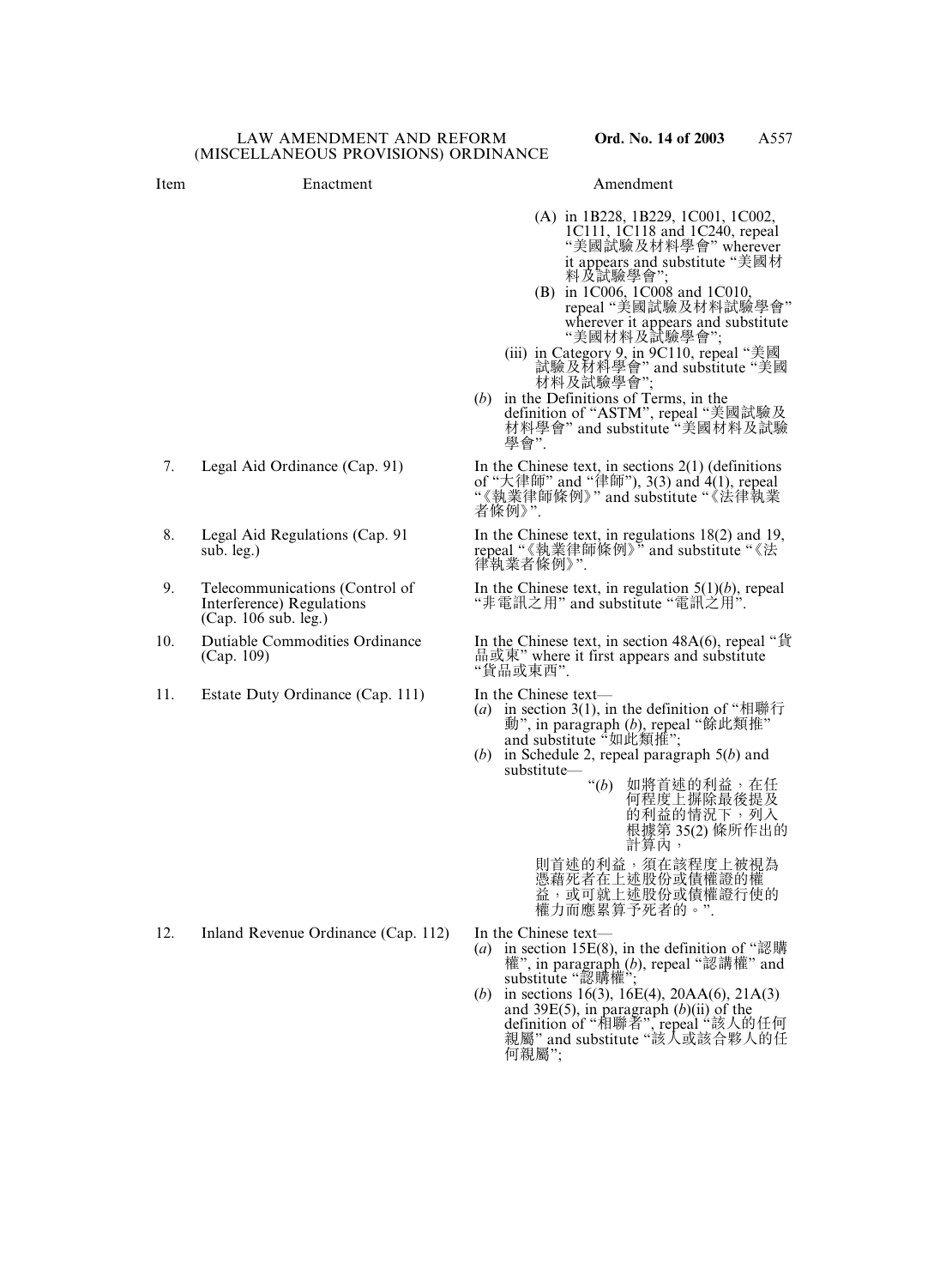# (*c*) in section 42(10), repeal "第 (2) 及 (5) 條" and substitute "第  $(2) \cancel{\mathcal{B}} (5) \cancel{\mathcal{B}}$ "; 性質的慈善機構或信託". 13. Immigration Ordinance (Cap. 115) In the Chinese text, in Schedule 2, in paragraph 24, add "回港證、" after "入境證、" where it secondly appears. 14. Immigration (Places of Detention) In the Chinese text, in Schedule 3, in item 16, Item Enactment Amendment

- 15. Immigration (Treatment of Detainees) In the Chinese text, in Schedule 2, in item 5,<br>Order (Cap. 115 sub. leg.) repeal "新秀越南難民離境中心" and substit
- $(Cap. 115 sub. leg.)$
- 
- 
- 19. Town Planning Ordinance (Cap. 131) In the Chinese text , in section 17B(3), repeal
- 
- 21. Pharmacy and Poisons Regulations In the Chinese text—<br>(Cap. 138 sub. leg.) (a) in the Second S
- Regulations (Cap. 139 sub. leg.)
- 
- 24. Banking Ordinance (Cap. 155) In the Chinese text—
- 

(*d* ) in section 88, repeal "任何慈善機構或屬公 共性質的信託" and substitute "任何屬公共

Order (Cap. 115 sub. leg.) repeal "新秀越南難民離境中心" and substitute<br>"新秀越南難民離港中心".

repeal "新秀越南難民離境中心" and substitute "新秀越南難民離港中心".

16. Immigration (Vietnamese Refugee In the Chinese text, in the Schedule, repeal "新<br>Centres) (Departure Centre) Rules 秀越南難民離境中心" and substitute "新秀越南 秀越南難民離境中心" and substitute "新秀越南<br>難民離港中心"

17. Stamp Duty Ordinance (Cap. 117) In the Chinese text, in the Third Schedule, in sections 1 and 2(*a*), repeal "餘此類推" and substitute "如此類推".

18. Buildings Ordinance (Cap. 123) In the Chinese text, in section 17(1), in Column A, in item 7, repeal "礎基" and substitute "基 礎".

"聆訴" and substitute "聆訊".

20. Mental Health Ordinance (Cap. 136) In the Chinese text, in section 59A(9), add "第" before "113 章".

- (*a*) in the Second Schedule, in Group II, in part A, in the first column, repeal "鄰乙汞 硫基苯酸納" and substitute "鄰乙汞硫基苯 酸鈉":
- (*b*) in the Sixth Schedule, in part B, repeal " $\overline{\mathfrak{A}}$ 氧化納" and substitute "氫氧化鈉".

22. Public Health (Animals and Birds) In regulation 57(1), repeal "9 to" and substitute Regulations (Cap. 139 sub. leg.)  $\begin{array}{cc} \text{9, 10,} \text{''}. \end{array}$ 

23. Societies Ordinance (Cap. 151) In the Chinese text, in the Schedule, in item (11), repeal "組職" and substitute "組織".

- (*a*) in section 52(3C)(i) and (3G)(*a*)(i), add " $\ddot{\mathcal{H}}$ " before "屬何情況而定";
- (*b*) in section 60(8), repeal "進一資料" and substitute "進一步資料";
- (*c*) in section 122(3), repeal " $\mathfrak{f}$ " fith" and substitute "所作出".

25. Legal Practitioners (Amendment) In the Chinese text, in section 13, in the new Ordinance 2000 (42 of 2000) section  $31C(2)(c)$ , add " $\pm \frac{3}{4}$ " after " $\pm \frac{3}{4}$ " section 31C(2)(*c*), add "在香港的" after "一名".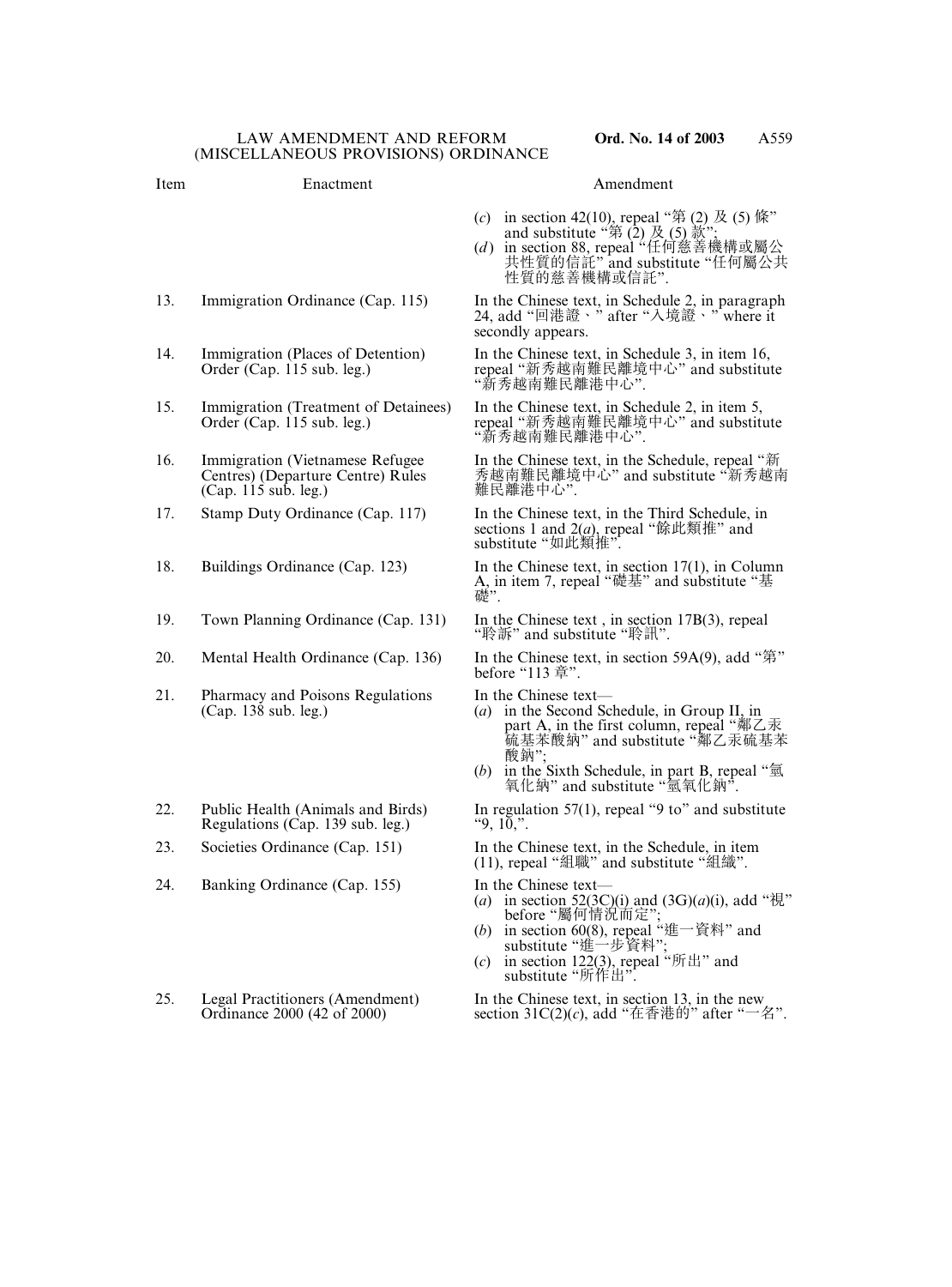#### Item Enactment Amendment

- 
- 27. Matrimonial Causes Ordinance In the Chinese text—<br>(Cap. 179)  $\begin{array}{c} (a) \text{ in section } 55(1), \end{array}$
- 
- 
- (Cap. 221) 屑" and substitute "瑣屑".
- 
- 
- Regulations (Cap. 281 sub. leg.)
- $(Cap. 303 sub. Ieg.)$
- 35. Air Pollution Control (Specified In the Chinese text—<br>Processes) Regulations (a) in the Second Sc Processes) Regulations (*a*) in the Second Schedule—<br>
(Cap. 311 sub. leg.) (i) in Form 1, in paragr
- 36. Shipping and Port Control Ordinance In the Chinese text, in section 2, in the
- 37. Merchant Shipping (Pleasure Vessels) In the Chinese text, in regulation 3C(3)(*b*),<br>Regulations (Cap. 313 sub. leg.) repeal "並沒不清晰" and substitute "並不
- 
- Tax) (Depreciation) Regulations substitute "section 4E(2)(*ca*)". (Cap. 330 sub. leg.)
- 

26. Places of Public Entertainment In the Chinese text, in regulation 169A(1)(*b*)(iii),<br>Regulations (Cap. 172 sub. leg.) repeal "繳光" and substitute "激光". repeal "繳光" and substitute "激光".

- (*a*) in section 55(1), repeal " $\mathcal{H}$ \" where it secondly appears;
- (b) in section  $\overline{57(1)}$ , add "合法" before "分居".

28. Essential Services Corps (General) In the Chinese text, in regulation  $10(3)(c)$ , repeal Regulations (Cap. 197 sub. leg.) "組織的團員訓練" and substitute "組織團員的 訓練".

29. Independent Commission Against In the Chinese text, in section 13(1)(*b*), repeal Corruption Ordinance (Cap. 204) "公務員" and substitute "公職人員". "公務員" and substitute "公職人員"

30. Criminal Procedure Ordinance In the Chinese text, in section 83S, repeal "琑

31. Frontier Closed Area (Permission to In the Chinese text, in paragraph 3, add "的附<br>Enter) Notice (Cap. 245 sub. leg.) <br> $\frac{1}{3}$  after "(第 245 章 ,附屬法例)". 表" after "(第 245 章, 附屬法例)".

32. Merchant Shipping (Fees) Regulations In the Chinese text, in the Schedule, in Part II, (Cap. 281 sub. leg.) in Section A, in Note (1)(*a*), repeal "號燈涉及聲 號" and substitute "號燈及聲號".

33. Merchant Shipping (Compulsory In the Chinese text, in regulation 4(1)(ii), repeal Third Party Risks Insurance) "保單" and substitute "保險單". "保單" and substitute "保險單".

34. Radiation (Control of Radioactive In the Chinese text, in regulation 13(3), add "涉 及處理任何放射性物質的任何" after "再度受僱<br>擔任".

- 
- (Cap. 311 sub. leg.) (i) in Form 1, in paragraph  $6$ , repeal "横 剖面" and substitute "橫截面";
	- (ii) in Form 7, in Part B, in item 4, repeal "排出點" and substitute "排放點";
	- (*b*) in the Fourth Schedule, in item 9, repeal "空氣染污" and substitute "空氣污染".

(Cap. 313) definition of "碰撞規例", repeal "(遇險信號及防 止碰撞)" and substitute "(遇險訊號及避碰)".

repeal "並沒不清晰" and substitute "並不清晰".

38. Census and Statistics Ordinance In the Chinese text, in sections  $11(2)(a)(iv)$  and  $11A(2)(a)(iii)$ , repeal " $\Box$   $\ddagger$   $\ddagger$   $\ddagger$   $\ddagger$  and substitute 11A(2)(*a*)(iii), repeal "巳填寫" and substitute "已填寫".

39. Motor Vehicles (First Registration In regulation 2(1), repeal "section  $4E(2)(c)$ " and

40. Arbitration Ordinance (Cap. 341) In the Chinese text, in the Fifth Schedule—

- (*a*) in article  $2(d)$ , repeal "第 8 條" and substitute "第 28 條";
- (*b*) in article 6, add "、第 16 條第 (3) 款" after "第 14 條";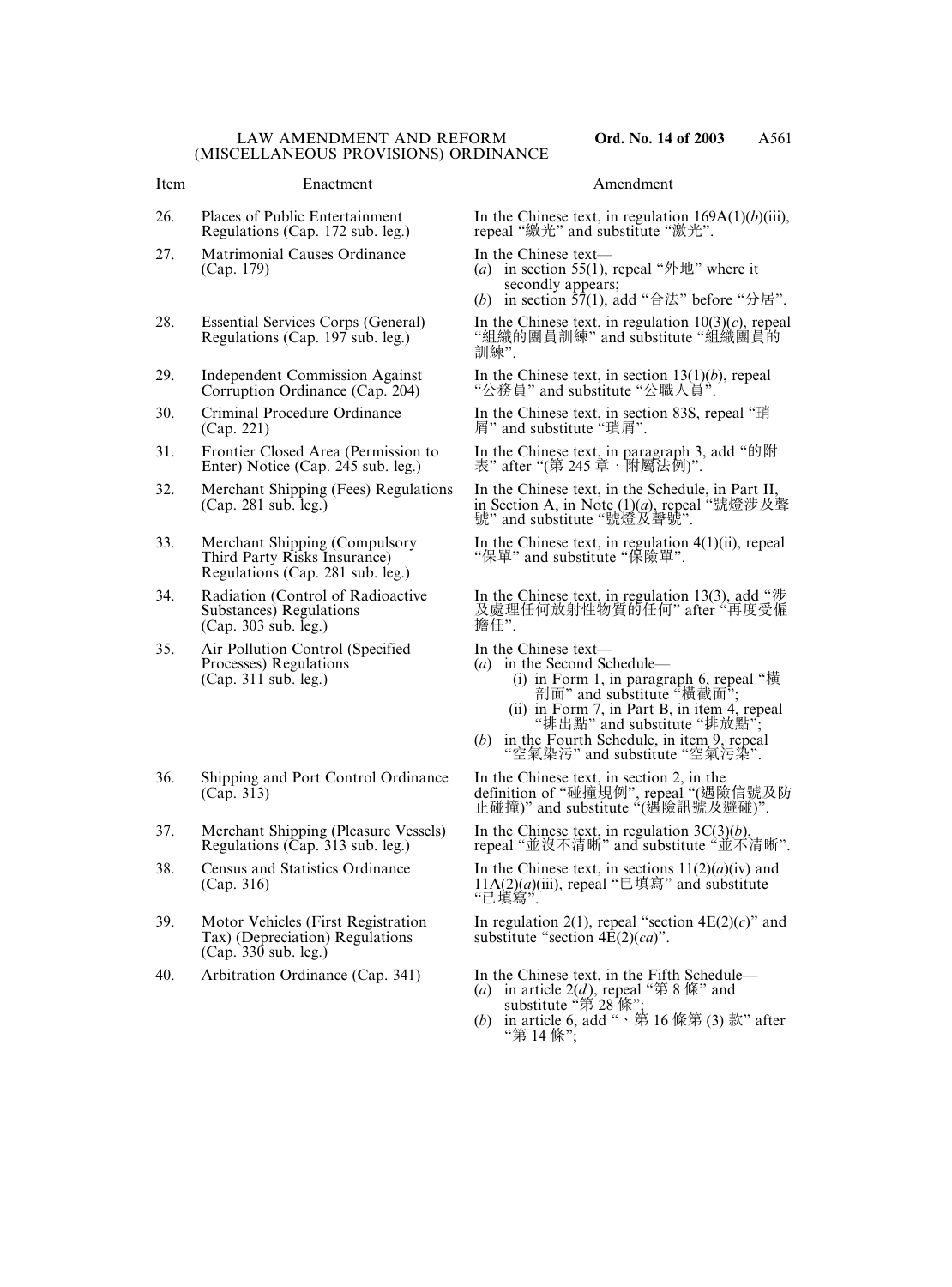## Item Enactment Amendment

- (*c*) in article 7(2), repeal "簽辯書" and substitute "答辯書";
- (*d*) in article 35(2), repeal "釋成" and substitute "譯成".
- 41. Customs and Excise Service Ordinance In Schedule 2–<br>(Cap. 342) (a) repeal "A
- 42. Waste Disposal Ordinance (Cap. 354) In the Chinese text—
- 43. Waste Disposal (Charges for Disposal In the Chinese text, in Schedule 1, in item 1,  $(Cap. 354 sub. leg.) \qquad \qquad \text{I}^{\cdot}$
- 44. The Hong Kong Association of Banks In section 8(1)(*a*), repeal "Bank Notes Issue<br>Ordinance (Cap. 364) Ordinance" and substitute "Legal Tender N
- 45. Merchant Shipping (Safety) (Load In the Chinese text—<br>Line) Regulations (Cap. 369 sub. leg.) (a) in Schedule 3, re
- 46. Merchant Shipping (Safety)(GMDSS In the Chinese text, in section 3(2), repeal Radio Installations) Regulation "不適於" and substitute "不適用於". (Cap. 369 sub. leg.)
- 47. Road Traffic (Construction and In the Chinese text, in regulation 2, in the Maintenance of Vehicles) Regulations definition of " $\pm \mathbb{R}$ ", in paragraph (*a*) (Cap. 374 sub. leg.) repeal "村料" and substitute "材料".
- 48. Road Traffic (Traffic Control) In the Chinese text—<br>Regulations (Cap. 374 sub. leg.) (a) in regulation 42(
- 
- (a) repeal "Acetylating Substances (Control) Ordinance (Cap. 145)" and substitute "Control of Chemicals Ordinance (Cap.
- $145)$ "; (*b*) in the Chinese text, repeal "《動植物 (瀕臨 絕種生物保護) 條例》(第 187 章)" and substitute "《動植物 (瀕危物種保護) 條例》 (第 187 章)".
- 
- (*a*) in section  $33(1A)(a)(i)$ , repeal "循還" and substitute "循環"
- (*b*) in the Sixth Schedule, in the entry of "GA070", repeal "鍍鍚" and substitute "鍍 錫".

of Chemical Waste) Regulation repeal "150 億焦耳" and substitute "15 千兆焦

Ordinance" and substitute "Legal Tender Notes Issue Ordinance".

- (*a*) in Schedule 3, repeal "第 14 至 20 段" before the table for "舷牆排水孔" and substitute "第 14 及 20 段";
- (*b*) in Schedule 5, in paragraph 1, in the definition of "表列乾舷", repeal "附 6" and substitute "附表 6".

"不適於" and substitute "不適用於".

Maintenance of Vehicles) Regulations definition of "工程裝置", in paragraph (*a*)(ii),

- Regulations (Cap. 374 sub. leg.) (*a*) in regulation 42(1)(*e*), repeal "不適於" and substitute "不適用於";
	- (*b*) in Schedule 6, in paragraph 3, repeal "任何 標誌及燈" and substitute "任何標誌及燈 具".

49. Electricity Ordinance (Cap. 406) In the Chinese text, in sections 2 (definitions of "固定電力裝置" and "電力裝置或發電設施的 "擁有人""), 4(1), 13(2)(*a*), 14(1), 26, 27(1) and (2), 30(2)(*b*), (3) and (4), 47(1)(*d* ), 49, 52 and 59(1) $(f)$ , repeal "房產" wherever it appears and substitute "處所".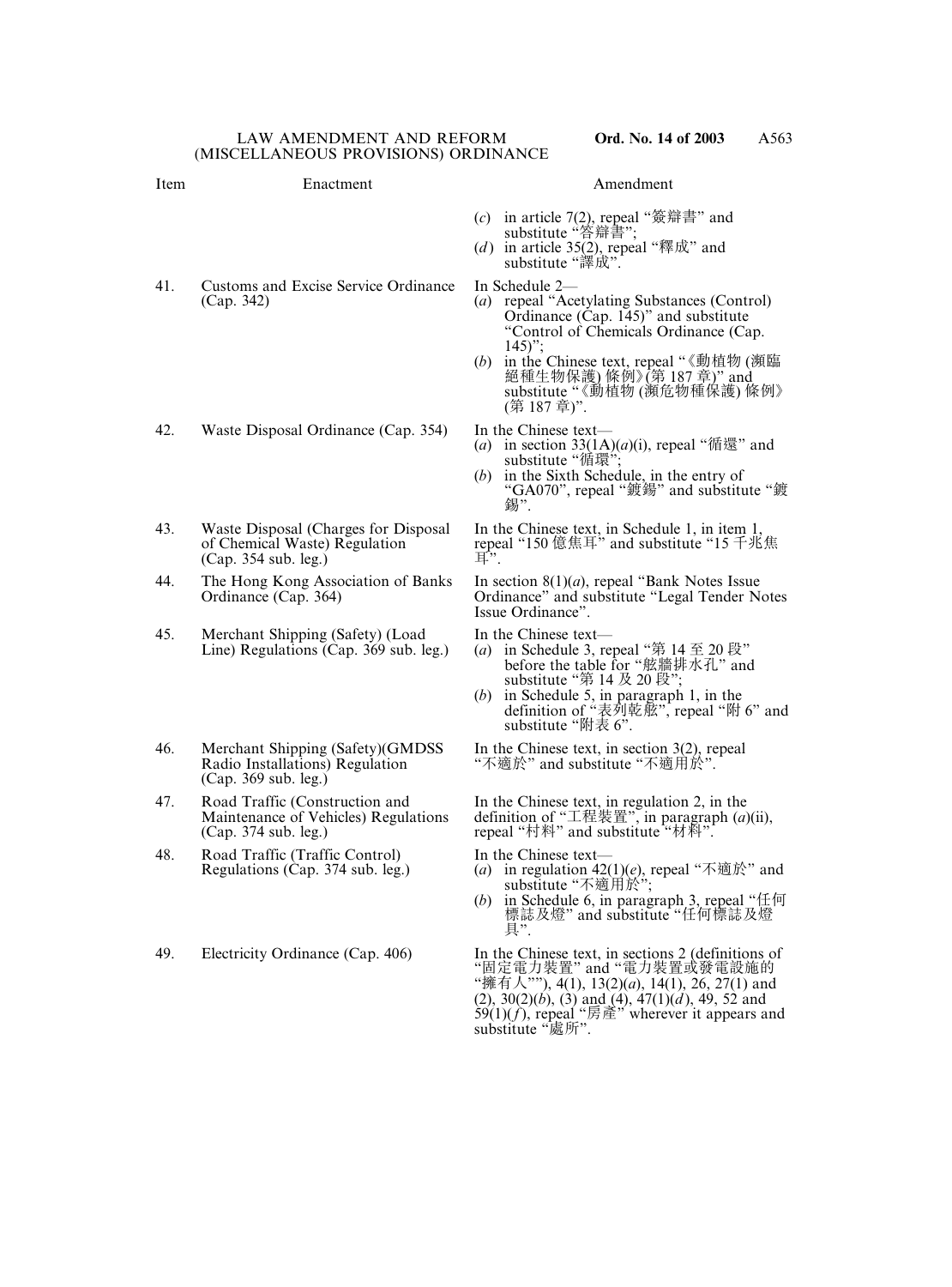## Item Enactment Amendment

- 
- 
- 52. Electricity (Registration) Regulations In the Chinese text, in regulation  $8(1)(d)$ , repeal (Cap. 406 sub. leg.)  $\mathscr{L}$  "房產" and substitute "處所".
- 
- 54. Merchant Shipping (Reporting of In the Chinese text, in regulation 2, in the (Cap. 413 sub. leg.)
- 55. Merchant Shipping (Prevention of In the Chinese text, in section 1(1), in the Pollution by Garbage) Regulation definition of "海", repeal "與海連接的任 (Cap. 413 sub. leg.) and substitute "任何入海的".
- 56. Toys and Children's Products Safety In the Chinese text, in section 2, in the
- 57. Hong Kong Civil Aviation In the Chinese text, in regulation 14(9), repeal (Investigation of Accidents) Regulations "委員席前的人" and substitute "委員會席前的  $(Cap. 448 sub. leg.)$
- 58. Legal Aid Services Council Ordinance In the Chinese text, in section 5(1)(*b*), repeal (Cap. 489) <br>
"《執業律師條例》" and substitute "《法律執
- 
- 
- 
- 
- 

50. Electricity Supply Regulations In the Chinese text, in regulations 1(1)(definition (Cap. 406 sub. leg.) of "電力分站"), 3, 13(4) and (8), 25, 26, 27, 28. of "電力分站"), 3, 13(4) and (8), 25, 26, 27, 28, 29 and 39(14) and in the heading before regulation 25, repeal "房產" wherever it appears and substitute "處所".

51. Electricity Supply (Special Areas) In the Chinese text, in regulations 9(1) and (2) Regulations (Cap. 406 sub. leg.) and 10(3) and (4), repeal "房產" wherever it appears and substitute "處所".

53. Electricity (Wiring) Regulations In the Chinese text, in regulations 2 (definitions (Cap. 406 sub. leg.) of "開關房" and "電力分站"), 4(6), 12(2) and (Cap. 406 sub. leg.) of "開關房" and "電力分站"), 4(6), 12(2) and 20(1), (2), (3) and (4), repeal "房產" wherever it appears and substitute "處所".

Pollution Incidents) Regulations definition of "海", repeal "與海連接的".

Pollution by Garbage) Regulation lefinition of "海", repeal "與海連接的任何"

Ordinance (Cap. 424) definition of "獲授權人員", repeal "《海關條 例》" and substitute "《香港海關條例》".

"委員席前的人" and substitute "委員會席前的<br>人"

"《執業律師條例》" and substitute "《法律執業 者條例》".

59. Mutual Legal Assistance in Criminal In the Chinese text, in Schedule 2, in paragraph<br>Matters (Australia) Order 1, repeal "構成該罪行的同一作為或不作為所構 Matters (Australia) Order 1, repeal "構成該罪行的同一作為或不作為所構 (Cap. 525 sub. leg.) 成的罪行或" and substitute "該外地罪行或由構 成該外地罪行的同一作為或不作為所構成的".

60. Mutual Legal Assistance in Criminal In the Chinese text, in Schedule 2, in paragraph<br>Matters (France) Order 1, repeal "構成該罪行的同一作為或不作為所構 Matters (France) Order 1, repeal "構成該罪行的同一作為或不作為所構 (Cap. 525 sub. leg.) 成的罪行或" and substitute "該外地罪行或由構 成設外地罪行的同一作為或不作為所構成的".

61. Mutual Legal Assistance in Criminal In the Chinese text, in Schedule 2, in paragraph<br>Matters (New Zealand) Order 1, repeal "構成該罪行的同一作為或不作為所構 Matters (New Zealand) Order 1, repeal "構成該罪行的同一作為或不作為所構 (Cap. 525 sub. leg.) 成的罪行或" and substitute "該外地罪行或由構 成該外地罪行的同一作為或不作為所構成的".

62. Mutual Legal Assistance in Criminal In the Chinese text, in Schedule 2, in paragraph<br>Matters (United Kingdom) Order 1, repeal "構成該罪行的同一作為或不作為所構 Matters (United Kingdom) Order 1, repeal "構成該罪行的同一作為或不作為所構 (Cap. 525 sub. leg.) 成的罪行或" and substitute "該外地罪行或由構 成該外地罪行的同一作為或不作為所構成的".

63. Mutual Legal Assistance in Criminal In the Chinese text, in Schedule 2, in paragraph<br>Matters (Switzerland) Order 1, repeal "構成該罪行的同一作為或不作為所構 Matters (Switzerland) Order 1, repeal "構成該罪行的同一作為或不作為所構 (Cap. 525 sub. leg.) 成的罪行或" and substitute "該外地罪行或由構 成該外地罪行的同一作為或不作為所構成的".